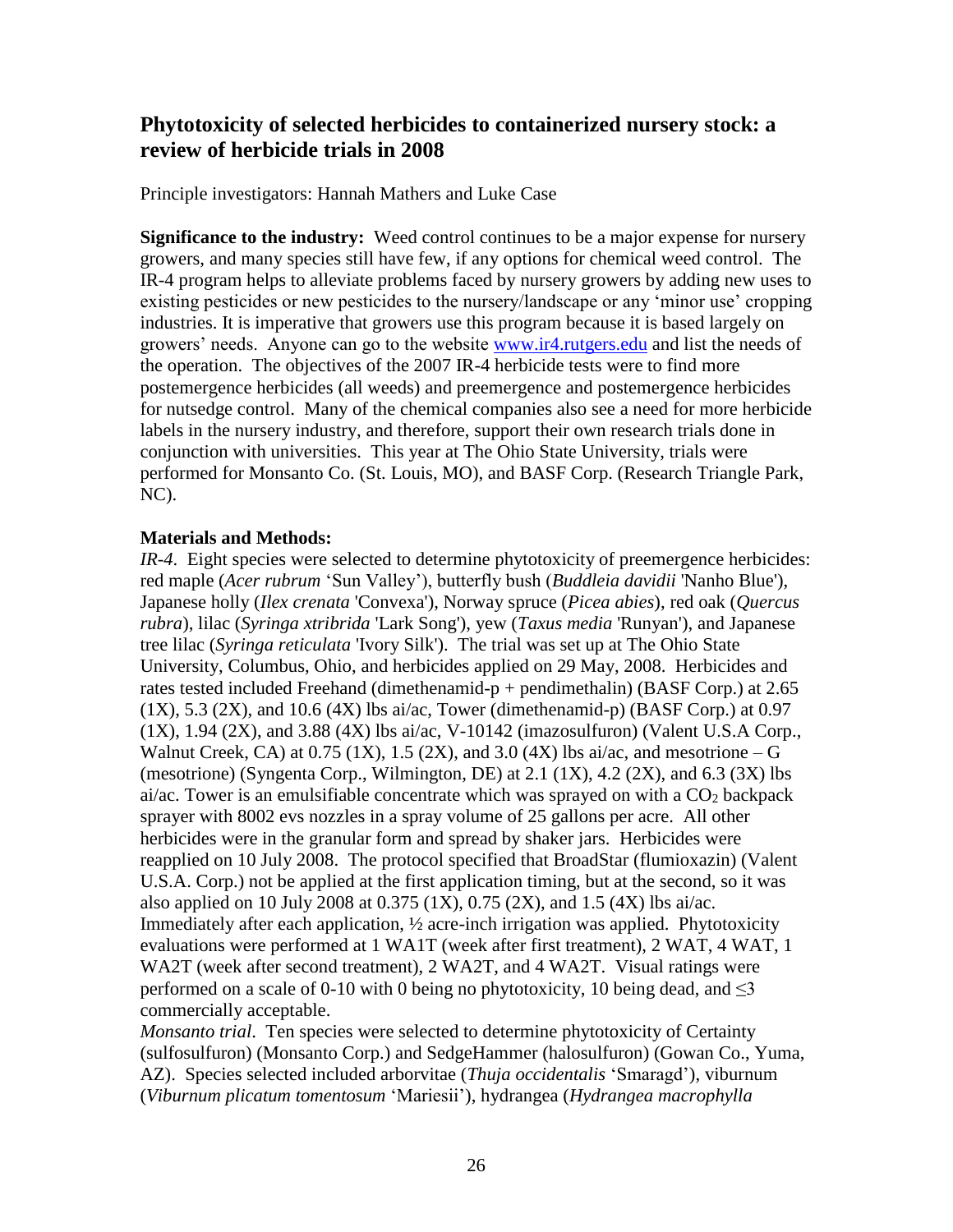'Forever Pink'), Japanese holly (*Ilex crenata* 'Convexa'), daylily (*Hemerocallis* 'Fathers Best White'), dogwood (*Cornus sericea* 'Cardinal'), serviceberry (*Amelanchier canadensis* 'Rainbow Pillar'), boxwood (*Buxus* 'Antarctica'), Norway spruce (*Picea abies*), and rhododendron (*Rhododendron* 'PJM'). Certainty was applied at rates of 0.06  $(1X)$  and  $0.12$   $(2X)$  lbs ai/ac, and SedgeHammer was applied at a rate of 0.06 lbs ai/ac. Certainty and SedgeHammer were applied on June  $25$ ,  $2008$  via  $CO<sub>2</sub>$  backpack sprayer with 8002 evs nozzles in a spray volume of 25 gallons per acre. A nonionic surfactant was included with both herbicides at a rate of 0.25% volume of total spray volume. One treatment was a second application of the 1X Certainty, which was applied on July 25, 2008. Phytotoxicity visual ratings were performed at 2 WAT, 4 WAT, 6 WAT, 8 WAT, and 12 WAT. Visual ratings were based on a scale of 0-10 with 0 being no phytotoxicity, 10 being dead, and  $\leq$ 3 commercially acceptable. Percent growth reduction (% GR) was also taken at 6 WAT, 8 WAT, and 12 WAT based on the untreated controls. *BASF trial*. A trial was performed for BASF in which Tower and Freehand were applied at the 1X rate described above, and also at a 3X rate (7.95 and 2.91 lbs ai/ac for Freehand and Tower, respectively) in the methods also described above. Species selected to receive Freehand applications included arborvitae (*Thuja occidentalis* 'Smaragd'), honeylocust (*Gleditsia triacanthos*), portulaca (*Portulaca* 'Hot-shot Rose'), pentas (*Pentas* 'Kaleidoscope Pink'), red oak (*Quercus rubra*), lilac (*Syringa xtribrida* 'Lark Song'), and red maple (*Acer rubrum* 'Sun Valley'). Species selected to receive Tower applications included dogwood (*Cornus sericea* 'Cardinal'), daylily (*Hemerocallis* 'Fathers Best White'), maiden grass (*Miscanthus sinensis* 'Silver Feather'), viburnum (*Viburnum plicatum tomentosum* 'Mariesii'), Norway spruce (*Picea abies*), red oak (*Quercus rubra*), lilac (*Syringa xtribrida* 'Lark Song'), and red maple (*Acer rubrum* 'Sun Valley'). Treatments were applied on 11 June 2008 and 4 August 2008. Phytotoxicity visual ratings were performed on 1 WAT, 2 WAT, 4 WAT, 6 WAT, 1 WA2T, 2 WA2T, and 4 WA2T on a scale of 0-10 with 0 being no phytotoxicity, 10 being dead, and  $\leq$ 3 commercially acceptable.

#### **Results and Discussion:**

*IR-4*. Red maple showed very low phytotoxicity from all rates of Freehand and mesotrione – G (Table 1). Tower injured red maple with increasing rates with the  $4X$ rate providing higher than commercially acceptable ratings. The first application was much more injurious than the second application. The butterfly bush showed injury from both the V-10142 (especially at the 2X and 4X rates) and the mesotrione  $-G$  (at all rates) (Table 1). The 1X rate of V-10142 gave a varying response from the butterfly bush (i.e. some showed no injury while others showed less than acceptable injury), which indicates that very low rates of V-10142 can only be used on the butterfly bush. Butterfly bush was not injured by the BroadStar at any of the rates tested (Table 2). The Japanese holly exhibited no injury from the V-10142; however, the mesotrione  $-G$  was very injurious to the Japanese holly at all rates (Table 1). Japanese holly was not injured from any rate of BroadStar (Table 2). The Norway spruce showed little, if any, injury from the Tower applications (Table 1). Red oak varied in response to the herbicides in which it received. Freehand and V-10142 were not injurious at any of the rates on the oak. However, Tower did injure red oak, especially at the higher rates. Red oak did not exhibit normal injury symptoms from the mesotrione  $-G$  (bleaching of leaves), but more of plants were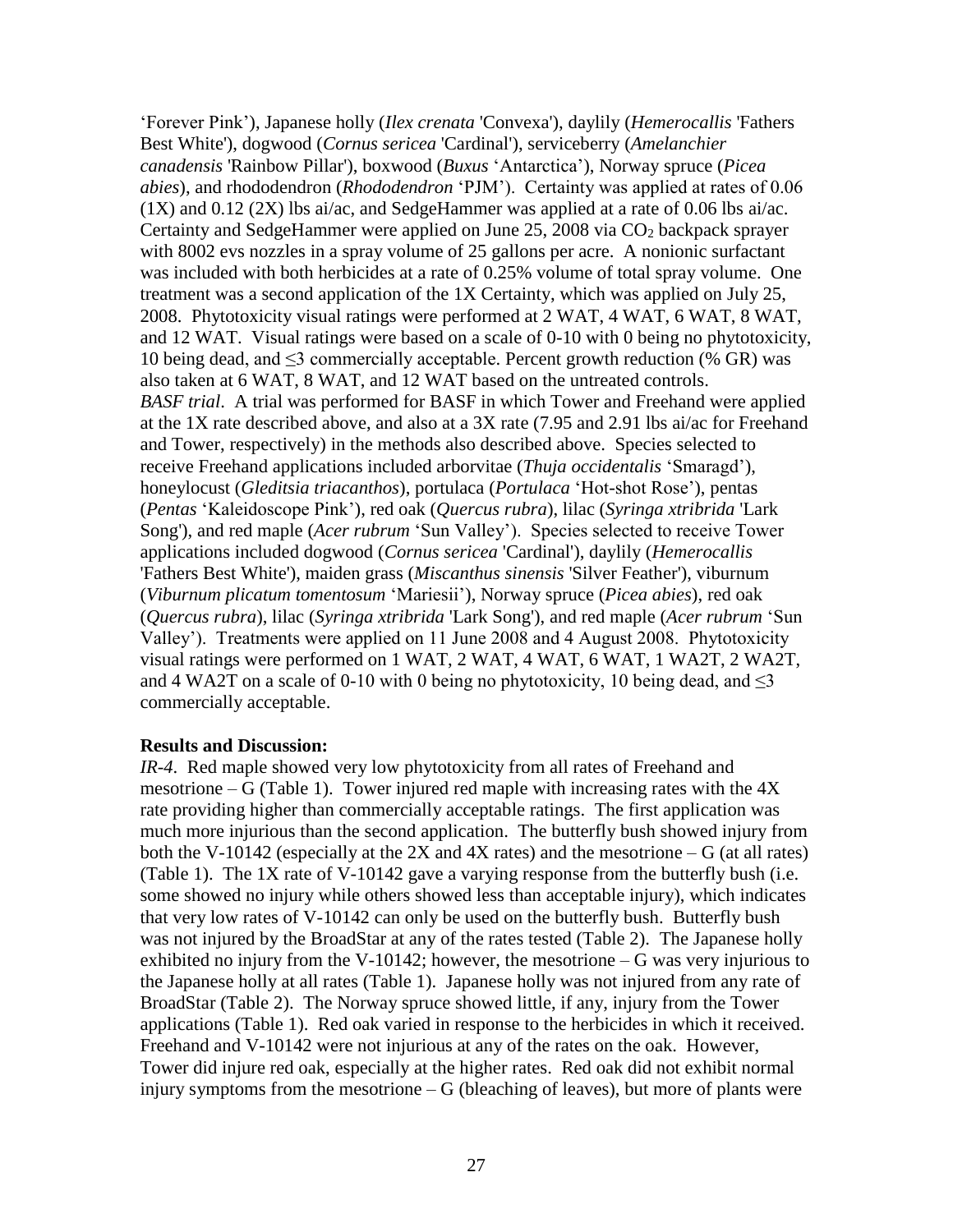stunted from the mesotrione – G than any other treatment, and therefore, had high visual ratings (Table 1). Red oak was only slightly injured by the 4X rate of BroadStar (Table 2). The lilac exhibited no phytotoxicity from the Freehand applications. The 1X and 2X rates of Tower did not injure the lilac, but the 4X rate of Tower did injure the lilac, especially after the second application. Mesotrione is injurious to the lilac at all rates (Table 1). Yew was injured beyond commercially acceptable levels from the 4X applications of both V-10142 and mesotrione  $-G$ , although injury was observed at all rates for both herbicides (Table 1). BroadStar was not injurious to the yew (Table 2). Japanese tree lilac was also not injured by BroadStar (Table 2).

*Monsanto*. Certainty was not injurious to the rhododendron (Table 3). Certainty was injurious to all the other species tested; however, the species exhibited varying degrees of injury, and rate and number of applications was also important for the amount of injury (Table 3). Dogwood and hydrangea showed the most injury from the Certainty than any other species. Hydrangea and dogwood were injured from the 1X, 2X, and two applications of the 1X rate. However, hydrangea did start to grow normally at the very end of the trial from the single application of the 1X rate (Table 3). Japanese holly, viburnum, serviceberry, and boxwood exhibited about the same amount and types of injury symptoms from the Certainty. Both rates injure those species initially, but slowly grow out of the injury (although none fully caught up with the untreated) and did not exhibit the type of injury symptoms by the end of the trial, especially at the 1X rates. However, if the second application is made (which corresponds to 6 WAT), the injury symptoms reappear (Table 3) and more injury is noticeable (Table 3). The arborvitae showed very little injury from the Certainty applications. Daylily initially showed much injury from the Certainty, but by the end of the trial, very little injury was noticeable, especially with the 1X rate (either one or two applications). The Norway spruce was significantly injured by the two applications of the Certainty, although there was some growth reduction from all rates (Table 3).

SedgeHammer did not injure hydrangea or rhododendron whatsoever (Table 3). All other species showed some injury to SedgeHammer, but like Certainty, to varying degrees. Norway spruce, Japanese holly, viburnum, and arborvitae were not injured by SedgeHammer to beyond commercially acceptable levels, but there was still some growth reduction (Table 3). SedgeHammer did injure to beyond commercially acceptable levels the daylily, dogwood, serviceberry, and boxwood. Daylily, serviceberry, and boxwood grew out of the injury symptoms, but were still smaller than the untreated controls (Table 3). It should be mentioned again here that SedgeHammer was only applied at a 1X rate and only one application was made.

*BASF*. Freehand was only injurious to the pentas and portulaca, but the portulaca was only affected by the 3X rate, especially after the first application (Table 4). The pentas was significantly affected by both rates to commercially unacceptable levels. There was some stunting on the red oak by the Freehand, but the injury was not above commercially acceptable.

The 1X rate of Tower significantly injured the red oak and red maple, but only at the first and last evaluation and was not above commercially acceptable levels (Table 5). The 3X rate of Tower significantly injured the red oak, red maple, dogwood, viburnum, and lilac; however, only the lilac had phytotoxicity visual ratings that were above commercially acceptable, after two applications.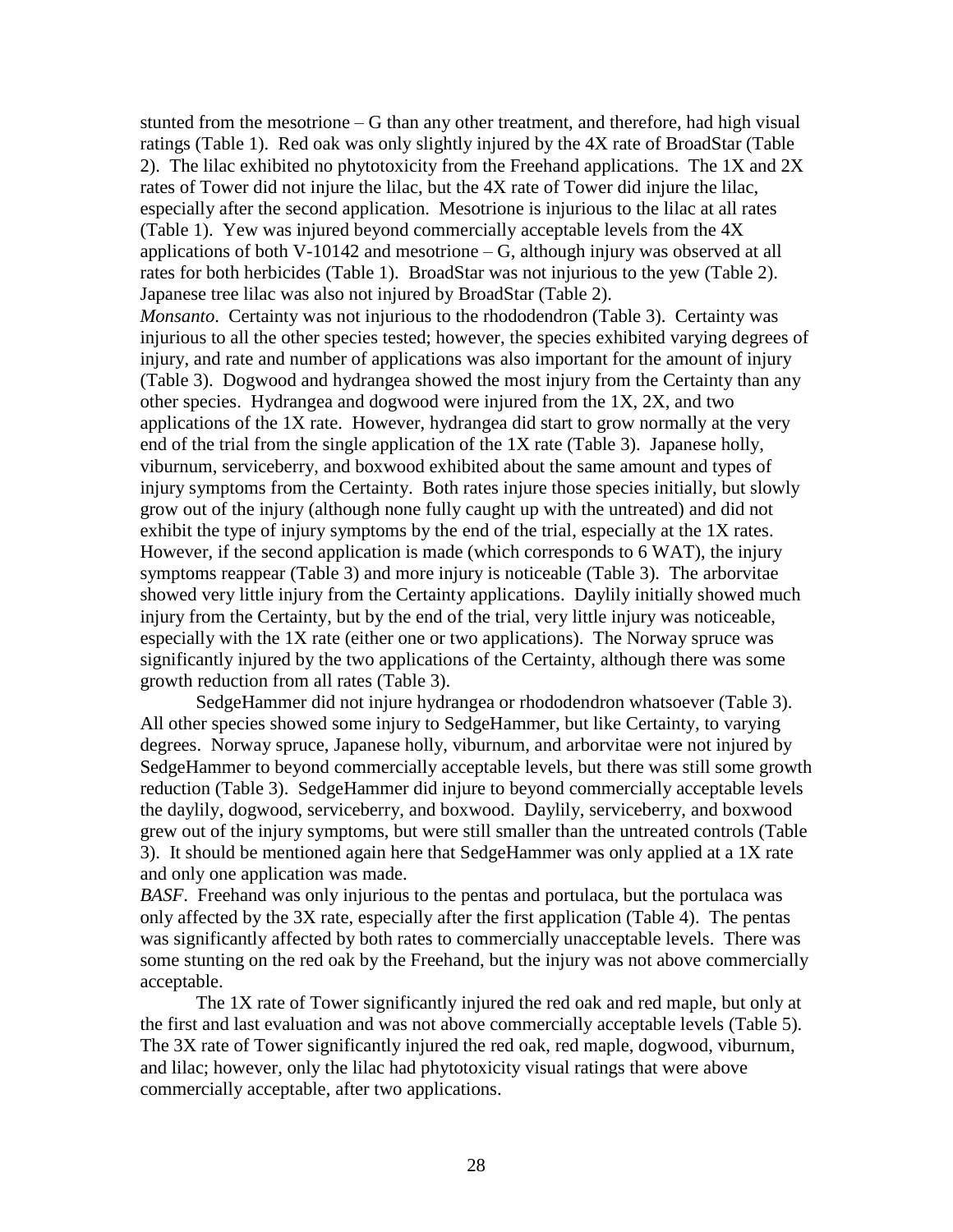Based on the container trials in 2008 at The Ohio State University, Freehand can be applied to arborvitae, honeylocust, red oak, lilac, and red maple with almost no problems, and 1X rates can be applied to portulaca. Tower can be applied to daylily, maiden grass, and Norway spruce at any of the rates tested, and 1X rates can be applied to dogwood, lilac, viburnum, and red maple. V-10142, if it gets a label, is not injurious to Japanese holly or red oak at any rate. Mesotrione – G, if labeled is not injurious to red maple at any rate, and more work should be done to determine injury levels to red oak. BroadStar is not injurious to butterfly bush, red oak, Japanese holly, yew, or Japanese tree lilac, at least when application is delayed until July. Certainty herbicide is only completely safe on Rhododendron; however, arborvitae is only slightly injured. SedgeHammer is safe on hydrangea and rhododendron, and also slightly injurious to arborvitae and Japanese holly.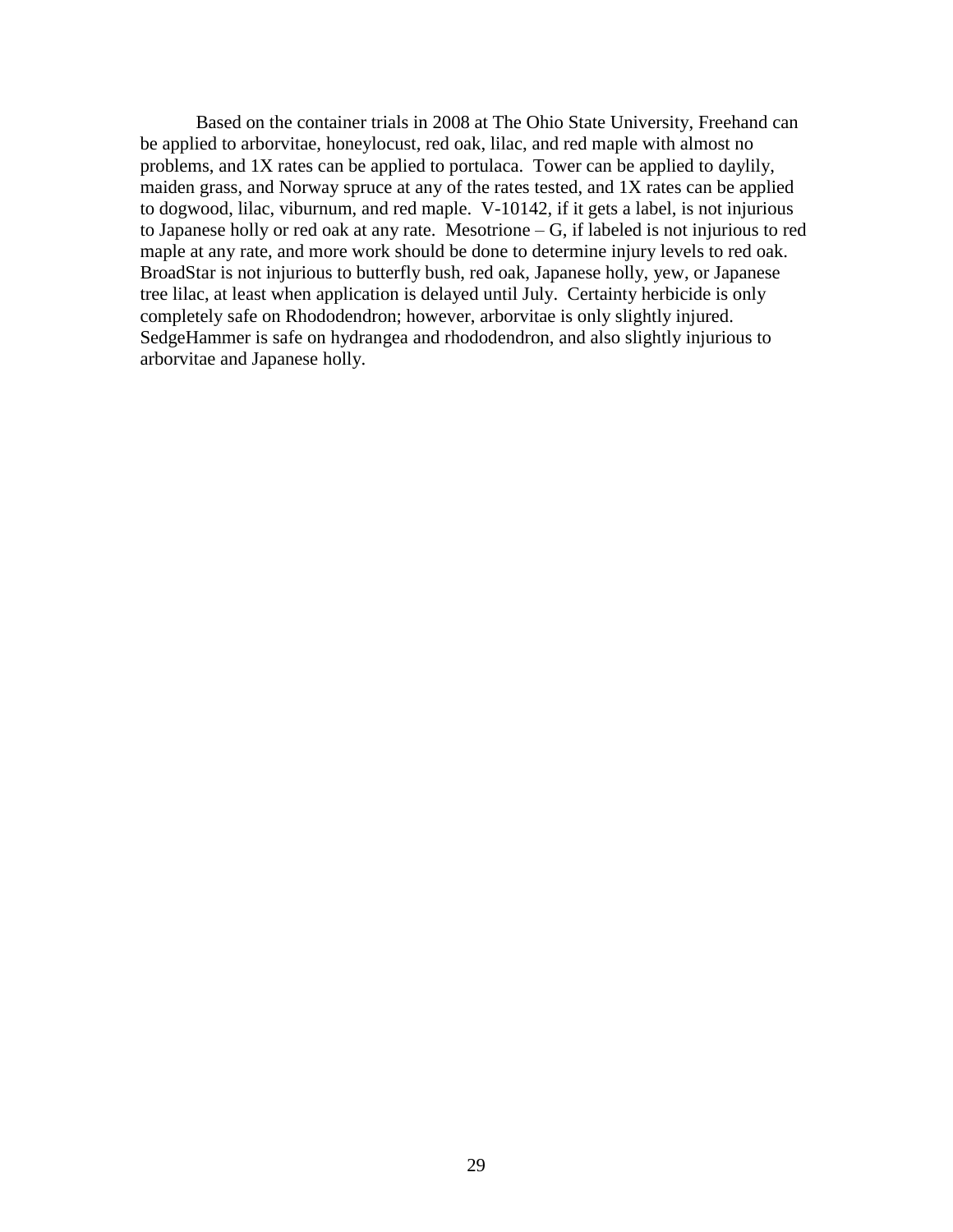| Acer rubrum 'Sun Valley'      |                 | Phytotoxicity Ratings <sup>z</sup> |               |        |                              |        |                        |  |  |
|-------------------------------|-----------------|------------------------------------|---------------|--------|------------------------------|--------|------------------------|--|--|
| Treatment                     | Rate            | 1 WA1TY                            | 2 WA1T        | 4 WA1T | 1 WA2T                       | 2 WA2T | 4 WA2T                 |  |  |
| Freehand 1X                   | $2.65$ lb ai/ac | $0.17^{x}$                         | 0.4           | 0.5    | 0.7                          | 0.8    | 1.3                    |  |  |
| Freehand 2X                   | 5.3 lb ai/ac    | 0.1                                | 0.4           | 0.4    | 0.7                          | 1.0    | 1.9                    |  |  |
| Freehand 4X                   | 10.6 lb $ai/ac$ | $0.8*$                             | 0.2           | 0.2    | 0.3                          | 0.6    | 2.0                    |  |  |
| Tower 1X                      | $0.97$ lb ai/ac | $1.6*$                             | $0.8*$        | 0.3    | 0.3                          | 0.7    | 1.2                    |  |  |
| Tower 2X                      | $1.94$ lb ai/ac | $2.4*$                             | $1.3*$        | 0.7    | 1.2                          | 1.3    | 3.0                    |  |  |
| Tower 4X                      | 3.88 lb ai/ac   | $3.7*$                             | $2.2*$        | 0.7    | 1.9                          | 1.5    | 2.4                    |  |  |
| Mesotrione-G 1X               | $2.1$ lb ai/ac  | 0.3                                | 0.2           | 0.1    | 0.4                          | 0.8    | 1.6                    |  |  |
| Mesotrione-G 2X               | 4.2 lb ai/ac    | 0.3                                | 0.2           | 0.2    | 0.4                          | 0.7    | 1.5                    |  |  |
| Mesotrione-G 3X               | 6.3 lb ai/ac    | 0.1                                | 0.3           | 0.6    | 0.6                          | 0.3    | 1.0                    |  |  |
| Untreated                     | $\overline{a}$  | 0.0                                | 0.0           | 0.7    | 1.1                          | 1.2    | 1.2                    |  |  |
|                               |                 |                                    |               |        |                              |        |                        |  |  |
| Buddleia davidii 'Nanho Blue' |                 |                                    |               |        | <b>Phytotoxicity Ratings</b> |        |                        |  |  |
| Treatment                     | Rate            | 1 WA1T                             | 2 WA1T        | 4 WA1T | 1 WA2T                       | 2 WA2T | 4 WA2T                 |  |  |
| V-10142 1X                    | $0.75$ lb ai/ac | 0.5                                | 1.2           | 2.3    | 1.8                          | 1.4    | 2.1                    |  |  |
| V-10142 2X                    | 1.5 lb ai/ac    | $2.4*$                             | $2.8*$        | $3.8*$ | 2.9                          | 2.5    | $2.4*$                 |  |  |
| V-10142 4X                    | 3.0 lb ai/ac    | $3.4*$                             | $3.7*$        | $5.2*$ | $4.8*$                       | $5.2*$ | $5.5*$                 |  |  |
| Mesotrione-G 1X               | 2.1 lb ai/ac    | $2.7*$                             | $5.0^{\ast}$  | $7.3*$ | $7.8*$                       | $8.0*$ | $8.8*$                 |  |  |
| Mesotrione-G 2X               | 4.2 lb ai/ac    | $2.8*$                             | $5.0^{\star}$ | $7.8*$ | $9.1*$                       | $9.2*$ | $9.6*$                 |  |  |
| Mesotrione-G 3X               | 6.3 lb ai/ac    | $2.8*$                             | $5.8*$        | $8.8*$ | $9.6*$                       | $9.7*$ | $10*$                  |  |  |
| Untreated                     | $-$             | 0.0                                | 0.0           | 0.0    | 0.0                          | 0.0    | 0.0                    |  |  |
|                               |                 |                                    |               |        |                              |        |                        |  |  |
| llex crenata 'Convexa'        |                 |                                    |               |        | <b>Phytotoxicity Ratings</b> |        |                        |  |  |
| Treatment                     | Rate            | 1 WA1T                             | 2 WA1T        | 4 WA1T | 1 WA2T                       | 2 WA2T | 4 WA2T                 |  |  |
| V-10142 1X                    | $0.75$ lb ai/ac | 0.0                                | 0.0           | 0.0    | 0.0                          | 0.0    | 0.0                    |  |  |
| V-10142 2X                    | 1.5 lb ai/ac    | 0.0                                | 0.0           | 0.0    | 0.0                          | 0.2    | 0.0                    |  |  |
| V-10142 4X                    | 3.0 lb ai/ac    | 0.0                                | 0.0           | 0.0    | 0.0                          | 0.2    | $0.0\,$                |  |  |
| Mesotrione-G 1X               | 2.1 lb ai/ac    | 0.0                                | $1.6*$        | $3.1*$ | $3.0*$                       | $3.1*$ | $3.5*$                 |  |  |
| Mesotrione-G 2X               | 4.2 lb ai/ac    | 0.0                                | $2.9*$        | $4.5*$ | $4.5*$                       | $4.4*$ | $5.1*$                 |  |  |
| Mesotrione-G 3X               | 6.3 lb ai/ac    | 0.1                                | $4.1*$        | $5.6*$ | $5.1*$                       | $5.8*$ | $5.8*$                 |  |  |
| Untreated                     | $-$             | 0.0                                | 0.0           | 0.0    | 0.0                          | 0.0    | 0.0                    |  |  |
|                               |                 |                                    |               |        |                              |        |                        |  |  |
| Picea abies                   |                 |                                    |               |        | <b>Phytotoxicity Ratings</b> |        |                        |  |  |
|                               |                 | 1 WA1T                             | 2 WA1T        | 4 WA1T | 1 WA2T                       | 2 WA2T | $\overline{4}$<br>WA2T |  |  |
| Treatment                     | Rate            |                                    |               |        |                              |        |                        |  |  |
| Tower 1X                      | $0.97$ lb ai/ac | 0.3                                | 0             | 0.1    | 0.0                          | 0.0    | 0.3                    |  |  |
| Tower 2X                      | 1.94 lb $ai/ac$ | $1.2*$                             | $0.8^\star$   | $0.8*$ | 0.3                          | 0.2    | 0.8                    |  |  |
| Tower 4X<br>Untreated         | 3.88 lb ai/ac   | $0.8*$                             | 0.2           | 0.7    | 0.4                          | 0.4    | 1.2                    |  |  |
|                               | $\sim$ $\sim$   | $\boldsymbol{0}$                   | $\mathbf 0$   | 0.1    | 0.3                          | 0.3    | 0.5                    |  |  |

### **Table 1. Phytotoxicity of Freehand, Tower, mesotrione-G, and V-10142 on selected containerized ornamentals.**

z = Phytotoxicity visual ratings based on a 0-10 scale with 0 being no phytotoxicity, 10 dead, and ≤3 commercially acceptable.

y = WA1T: weeks after first treatment, WA2T: weeks after second treatment

 $x =$  Ratings marked with  $*$  within the same column are significantly different from the control, based on Dunnett's t-test ( $\alpha$  = 0.05)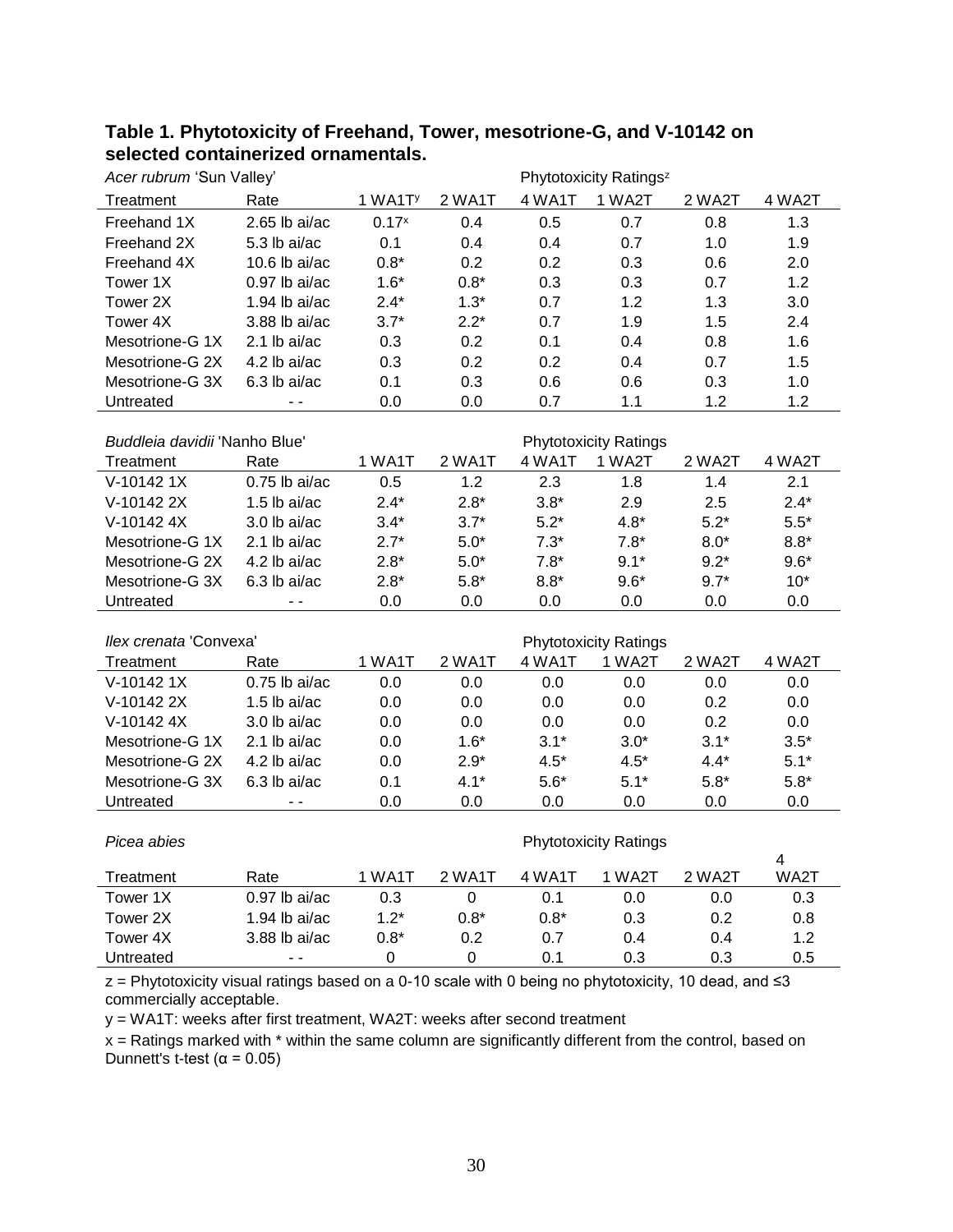| Quercus rubra                 |                 | <b>Phytotoxicity Ratings</b> |        |        |                              |                  |        |  |  |
|-------------------------------|-----------------|------------------------------|--------|--------|------------------------------|------------------|--------|--|--|
| Treatment                     | Rate            | 1 WA1T                       | 2 WA1T | 4 WA1T | 1 WA2T                       | 2 WA2T           | 4 WA2T |  |  |
| Freehand 1X                   | $2.65$ lb ai/ac | 0.4                          | 0.8    | 0.9    | 1.5                          | $1.9*$           | $2.7*$ |  |  |
| Freehand 2X                   | 5.3 lb ai/ac    | 0.9                          | 0.6    | 0.5    | 0.5                          | 0.7              | 0.9    |  |  |
| Freehand 4X                   | 10.6 lb $ai/ac$ | 0.7                          | 0.6    | 0.1    | 0.5                          | 0.9              | 1.9    |  |  |
| Tower 1X                      | $0.97$ lb ai/ac | $2.0*$                       | 2.3    | 0.8    | 1.3                          | 1.7              | $2.4*$ |  |  |
| Tower 2X                      | 1.94 lb ai/ac   | $2.4*$                       | 2.0    | $1.0*$ | $2.1*$                       | $2.3*$           | 2.0    |  |  |
| Tower 4X                      | 3.88 lb ai/ac   | $4.7*$                       | $3.8*$ | $2.3*$ | $3.2*$                       | $4.2*$           | $3.5*$ |  |  |
| V-10142 1X                    | $0.75$ lb ai/ac | 0.5                          | 0.6    | 0.2    | 0.1                          | 0.5              | 1.2    |  |  |
| V-10142 2X                    | $1.5$ lb ai/ac  | 1.2                          | 0.5    | 0.2    | 0.4                          | 0.6              | 1.8    |  |  |
| V-10142 4X                    | 3.0 lb ai/ac    | 0.2                          | 0.0    | 0.2    | 0.7                          | 0.8              | $2.7*$ |  |  |
| Mesotrione-G 1X               | 2.1 lb $ai/ac$  | 0.0                          | 2.9    | 0.3    | 1.1                          | 1.2              | $2.5*$ |  |  |
| Mesotrione-G 2X               | 4.2 lb ai/ac    | 0.9                          | 1.0    | 0.3    | 1.4                          | $2.6*$           | $4.1*$ |  |  |
| Mesotrione-G 3X               | 6.3 lb ai/ac    | 0.4                          | 0.5    | 0.5    | $2.2*$                       | $2.5*$           | $3.2*$ |  |  |
| Untreated                     |                 | 0.0                          | 0.0    | 0.0    | 0.0                          | 0.0              | 0.0    |  |  |
|                               |                 |                              |        |        |                              |                  |        |  |  |
| Syringa xtribrida 'Lark Song' |                 | <b>Phytotoxicity Ratings</b> |        |        |                              |                  |        |  |  |
| Treatment                     | Rate            | 1 WA1T                       | 2 WA1T | 4 WA1T | 1 WA2T                       | 2 WA2T           | 4 WA2T |  |  |
| Freehand 1X                   | $2.65$ lb ai/ac | 0.5                          | 0.4    | 0.2    | 0.2                          | 0.1              | 0.4    |  |  |
| Freehand 2X                   | 5.3 lb ai/ac    | 0.2                          | 0.4    | 0.0    | 0.1                          | $\boldsymbol{0}$ | 0.2    |  |  |
| Freehand 4X                   | 10.6 lb $ai/ac$ | 0.2                          | 0.4    | 0.3    | 1.2                          | 0.5              | $1.5*$ |  |  |
| Tower 1X                      | $0.97$ lb ai/ac | 0.8                          | 0.7    | 0.6    | 0.8                          | 0.5              | 0.8    |  |  |
| Tower 2X                      | 1.94 lb $ai/ac$ | 1.2                          | 0.7    | 0.8    | 0.7                          | 0.3              | 0.8    |  |  |
| Tower 4X                      | 3.88 lb ai/ac   | 0.6                          | 0.7    | $1.7*$ | $3.2*$                       | $3.0*$           | $2.9*$ |  |  |
| Mesotrione-G 1X               | 2.1 lb ai/ac    | 0.5                          | $1.6*$ | $3.4*$ | $4.1*$                       | $5.2*$           | $5.8*$ |  |  |
| Mesotrione-G 2X               | 4.2 lb ai/ac    | $1.4*$                       | $3.5*$ | $6.2*$ | $7.7*$                       | $8.0*$           | $8.7*$ |  |  |
| Mesotrione-G 3X               | 6.3 lb ai/ac    | $1.2*$                       | $3.5*$ | $6.8*$ | $8.7*$                       | $9.0*$           | $9.8*$ |  |  |
| Untreated                     |                 | 0.0                          | 0.0    | 0.0    | 0.0                          | 0.0              | 0.0    |  |  |
|                               |                 |                              |        |        |                              |                  |        |  |  |
| Taxus media 'Runyan'          |                 |                              |        |        | <b>Phytotoxicity Ratings</b> |                  |        |  |  |
| Treatment                     | Rate            | 1 WA1T                       | 2 WA1T | 4 WA1T | 1 WA2T                       | 2 WA2T           | 4 WA2T |  |  |
| V-10142 1X                    | $0.75$ lb ai/ac | 0.9                          | 0.8    | 1.7    | 0.6                          | 0.7              | $2.6*$ |  |  |
| V-10142 2X                    | $1.5$ lb ai/ac  | 1.2                          | $1.5*$ | $2.2*$ | 1.2                          | $1.7*$           | $2.8*$ |  |  |

### **Table 1, cont. Phytotoxicity of Freehand, Tower, mesotrione-G, and V-10142 on selected containerized ornamentals.**

z = Phytotoxicity visual ratings based on a 0-10 scale with 0 being no phytotoxicity, 10 dead, and ≤3 commercially acceptable.

V-10142 4X 3.0 lb ai/ac 2.0\* 1.1\* 3.0\* 2.7\* 2.1\* 3.0\* Mesotrione-G 1X 2.1 lb ai/ac 0.9 0.3 0.3 0.4 0.2 0.4 Mesotrione-G 2X 4.2 lb ai/ac 0.2 0.2 1.9\* 1.2 1.6\* 3.1\* Mesotrione-G 3X 6.3 lb ai/ac  $1.7^*$   $1.4^*$   $2.5^*$   $1.8^*$   $2.2^*$   $3.2^*$ Untreated  $\qquad \qquad - - \qquad \qquad 0.0 \qquad \qquad 0.0 \qquad \qquad 0.2 \qquad \qquad 0.2 \qquad \qquad 0.2 \qquad \qquad 0.2$ 

y = WA1T: weeks after first treatment, WA2T: weeks after second treatment

x = Ratings marked with \* within the same column are significantly different from the control, based on Dunnett's t-test (α  $= 0.05$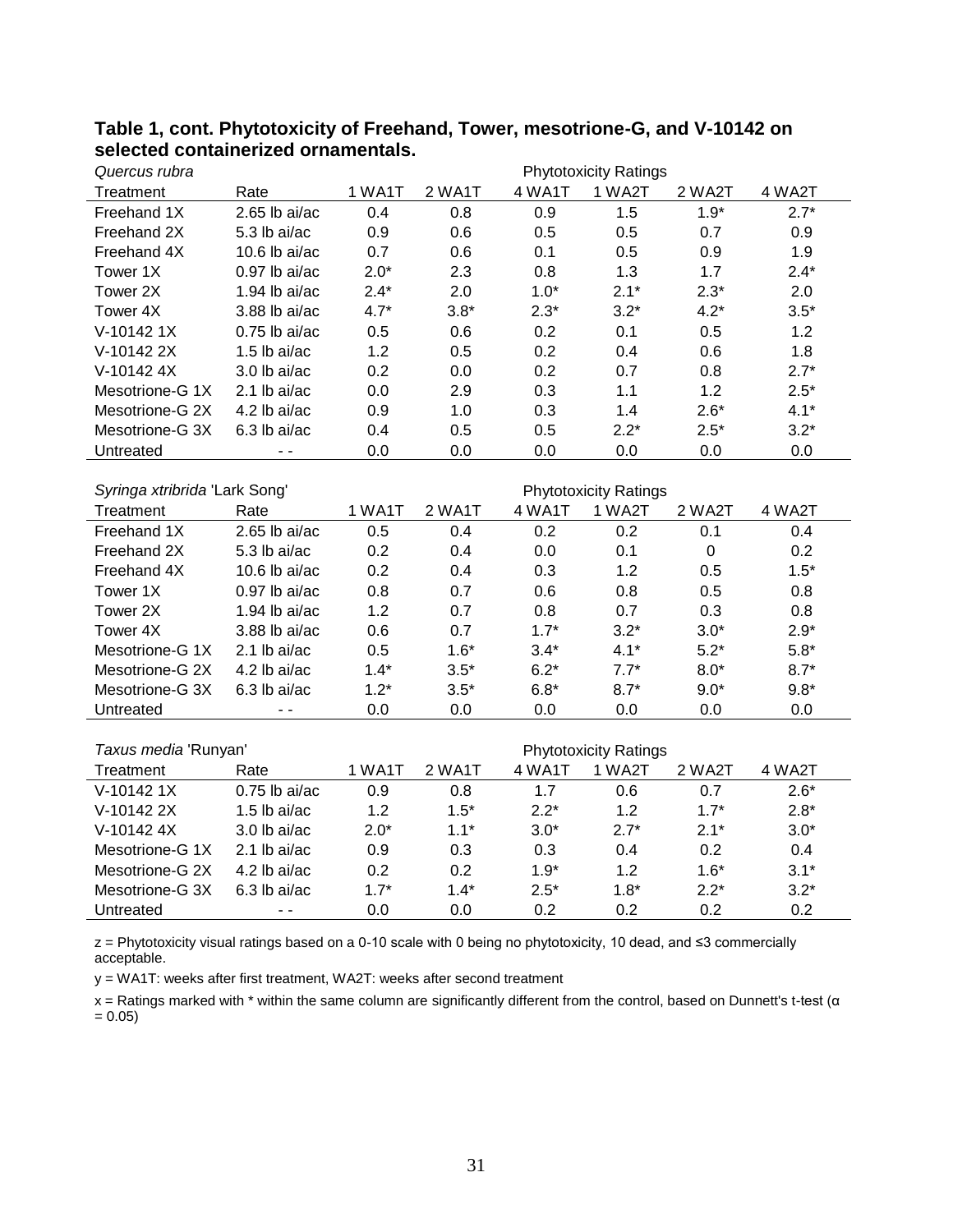| Buddleia davidii 'Nanho Blue'   |                  |                    | Phytotoxicity visual ratings <sup>z</sup> |             |  |  |  |
|---------------------------------|------------------|--------------------|-------------------------------------------|-------------|--|--|--|
| Treatment                       | Rate             | 1 WAT <sup>y</sup> | 2 WAT                                     | 4 WAT       |  |  |  |
| <b>BroadStar 1X</b>             | $0.375$ lb ai/ac | $0^x$              | 0.0                                       | 0.0         |  |  |  |
| <b>BroadStar 2X</b>             | $0.75$ lb ai/ac  | 0.0                | 0.0                                       | 0.0         |  |  |  |
| <b>BroadStar 4X</b>             | 1.5 lb ai/ac     | 0.0                | 0.5                                       | 0.6         |  |  |  |
| Untreated                       | $ -$             | 0.0                | 0.0                                       | 0.0         |  |  |  |
|                                 |                  |                    |                                           |             |  |  |  |
| Quercus rubra                   |                  |                    |                                           |             |  |  |  |
| Treatment                       | Rate             | 1 WAT              | 2 WAT                                     | 4 WAT       |  |  |  |
| <b>BroadStar 1X</b>             | 0.375 lb ai/ac   | 0.5                | 0.6                                       | 1.0         |  |  |  |
| <b>BroadStar 2X</b>             | $0.75$ lb ai/ac  | 0.9                | 1.2                                       | 1.0         |  |  |  |
| <b>BroadStar 4X</b>             | $1.5$ lb ai/ac   | 0.3                | 1.2                                       | $2.2*$      |  |  |  |
| Untreated                       |                  | 0.2                | 0.9                                       | 0.0         |  |  |  |
|                                 |                  |                    |                                           |             |  |  |  |
| Taxus media 'Runyan'            |                  |                    |                                           |             |  |  |  |
| Treatment                       | Rate             | 1 WAT              | 2 WAT                                     | 4 WAT       |  |  |  |
| <b>BroadStar 1X</b>             | 0.375 lb ai/ac   | 0.0                | 0.0                                       | 0.1         |  |  |  |
| <b>BroadStar 2X</b>             | $0.75$ lb ai/ac  | 0.2                | 0.0                                       | 0.0         |  |  |  |
| <b>BroadStar 4X</b>             | 1.5 lb ai/ac     | 0.0                | 0.0                                       | 0.2         |  |  |  |
| Untreated                       |                  | 0.0                | 0.0                                       | 0.0         |  |  |  |
|                                 |                  |                    |                                           |             |  |  |  |
| Syringa reticulata 'Ivory Silk' |                  |                    |                                           |             |  |  |  |
| Treatment                       | Rate             | 1 WAT              | 2 WAT                                     | 4 WAT       |  |  |  |
| BroadStar 1X                    | $0.375$ lb ai/ac | 0.2                | 0.8                                       | 0.3         |  |  |  |
| <b>BroadStar 2X</b>             | $0.75$ lb ai/ac  | 0.2                | 0.6                                       | 0           |  |  |  |
| <b>BroadStar 4X</b>             | 1.5 lb ai/ac     | 0.3                | 0.8                                       | 0.4         |  |  |  |
| Untreated                       |                  | $\mathbf 0$        | $\overline{0}$                            | $\mathbf 0$ |  |  |  |
|                                 |                  |                    |                                           |             |  |  |  |
| llex crenata 'Convexa'          |                  |                    |                                           |             |  |  |  |
| Treatment                       | Rate             | 1 WAT              | 2 WAT                                     | 4 WAT       |  |  |  |
| BroadStar 1X                    | 0.375 lb ai/ac   | 0.0                | 0.0                                       | 0.0         |  |  |  |
| <b>BroadStar 2X</b>             | $0.75$ lb ai/ac  | 0.0                | 0.0                                       | 0.0         |  |  |  |
| <b>BroadStar 4X</b>             | 1.5 lb ai/ac     | 0.0                | 0.0                                       | 0.0         |  |  |  |
| Untreated                       |                  | 0.0                | 0.0                                       | 0.0         |  |  |  |

# **Table 2. Phytotoxicity of BroadStar on selected containerized ornamentals.**

z = Phytotoxicity visual ratings based on a 0-10 scale with 0 being no phytotoxicity, 10 dead, and ≤3 commercially acceptable.

y = WA1T: weeks after first treatment, WA2T: weeks after second treatment

x = Ratings marked with \* within the same column are significantly different from the control, based on Dunnett's t-test ( $α = 0.05$ )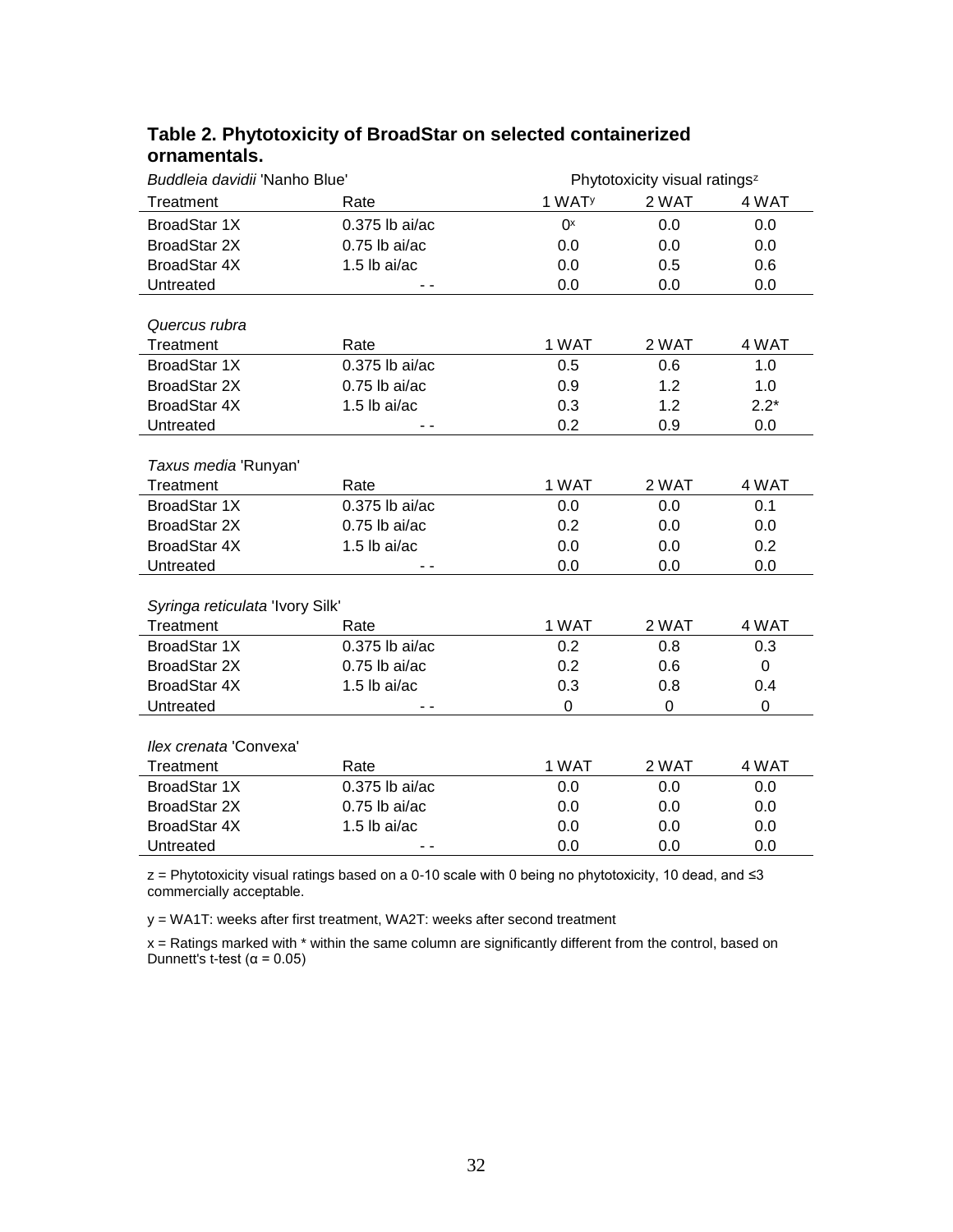## **Table 3. Phytotoxicity of selected ornamentals from Certainty and Sedgehammer.**

*Thuja occidentalis* 'Smaragd'

|                         | 2 WAT <sup>z</sup> | 4 WAT  |     | 6 WAT           |     | 8 WAT |     | 12 WAT |
|-------------------------|--------------------|--------|-----|-----------------|-----|-------|-----|--------|
| Treatment               | VR۶                | VR     | VR  | GR <sup>x</sup> | VR  | GR    | VR  | GR     |
| Certainty               | $2.0***$           | 1.0    | 0.8 | 10              | 1.0 | 0.0   | 0.6 | 7.0    |
| Certainty (2 apps.) $v$ | $1.6*$             | 0.8    | 1.6 | 8.0             | 1.8 | 4.0   | 0.6 | 2.0    |
| Certainty 2X rate       | $2.0*$             | 1.0    | 0.8 | 10              | 0.8 | 8.0   | 0.4 | 3.0    |
| Sedgehammer             | $2.0*$             | $2.4*$ | 0.8 | 0.0             | 1.4 | 0     | 1.0 | 7.0    |
| Untreated               | 0.0                | 0.0    | 0.0 | 10              | 0.0 | 6.0   | 0.0 | 0.0    |

#### *Viburnum plicatum tomentosum* 'Mariesii'

|                     | 2 WA1T | 4 WAT  |        | 6 WAT   | 8 WAT  |          | 12 WAT |         |
|---------------------|--------|--------|--------|---------|--------|----------|--------|---------|
| Treatment           | VR     | VR     | VR     | GR      | VR     | GR       | VR     | GR      |
| Certainty           | $2.2*$ | $1.4*$ | 0.8    | 8.0     | 1.2    | $*13.0*$ | $1.8*$ | $19.0*$ |
| Certainty (2 apps.) | $2.2*$ | $1.8*$ | $3.2*$ | 2.0     | $2.8*$ | 7.0      | 1.6    | $13.0*$ |
| Certainty 2X        | $2.8*$ | $2.6*$ | $2.2*$ | $24.0*$ | $2.4*$ | $21.0*$  | $2.0*$ | $29.0*$ |
| Sedgehammer         | $2.8*$ | $24*$  | 0.6    | 3.0     | 1.8    | 10.0     | 1.6    | $18.0*$ |
| Untreated           | 0.0    | 0.0    | 0.0    | 0.0     | 0.0    | 0.0      | 0.0    | 0.0     |

#### *Hydrangea macrophylla* 'Forever Pink'

|                     | 2 WA1T | 4 WAT  | 6 WAT  |         | 8 WAT  |         | 12 WAT |         |
|---------------------|--------|--------|--------|---------|--------|---------|--------|---------|
| Treatment           | VR     | VR     | VR     | GR      | VR     | GR      | VR     | GR      |
| Certainty           | $2.8*$ | $4.0*$ | $3.0*$ | $29.0*$ | $2.8*$ | $18.0*$ | $2.8*$ | $13.0*$ |
| Certainty (2 apps.) | $3.8*$ | $3.6*$ | $4.6*$ | $32.0*$ | $4.6*$ | $23.0*$ | $3.8*$ | $19.0*$ |
| Certainty 2X        | $4.0*$ | $4.0*$ | $4.2*$ | $24.0*$ | $4.6*$ | $17.0*$ | $4.0*$ | $15.0*$ |
| Sedgehammer         | 0.0    | 0.0    | 0.0    | 0.0     | 0.0    | 0.0     | 0.0    | 4.0     |
| Untreated           | 0.0    | 0.0    | 0.0    | 0.0     | 0.0    | 0.0     | 0.0    | 0.0     |

#### *Ilex crenata* 'Convexa'

|                     | 2 WA1T | 4 WAT  | 6 WAT  |         | 8 WAT  |         |        | <b>12 WAT</b> |
|---------------------|--------|--------|--------|---------|--------|---------|--------|---------------|
| Treatment           | VR     | VR     | VR     | GR      | VR     | GR      | VR     | GR            |
| Certainty           | $1.2*$ | $3.4*$ | $2.2*$ | $13.0*$ | $2.5*$ | $18.8*$ | $1.8*$ | 7.0           |
| Certainty (2 apps.) | $1.0*$ | $3.0*$ | 4 6*   | $37.0*$ | $4.8*$ | $35.0*$ | $3.2*$ | $14.0*$       |
| Certainty 2X        | $1.8*$ | $3.6*$ | $4.2*$ | $33.0*$ | $3.5*$ | $33.8*$ | $2.0*$ | $14.0*$       |
| Sedgehammer         | $0.8*$ | $1.4*$ | 0.2    | 8.0     | $1.8*$ | $16.2*$ | 0.2    | 3.0           |
| Untreated           | 0.0    | 0.0    | 0.0    | 0.0     | 0.0    | 0.0     | 0.0    | 0.0           |

z = WAT: weeks after treatment

y = VR: phytotoxicity visual ratings based on a 0-10 scale with 0 being no phytotoxicity, 10 dead, and ≤3 commercially acceptable

 $x = GR$ : % growth reduction

 $w =$  Treatment ratings and growth reductions followed by  $*$  are significantly different from the control based on Dunnett's t-test ( $\alpha$  = 0.05)

 $v =$  Certainty was reapplied for this treatment at 4 weeks after the initial treatment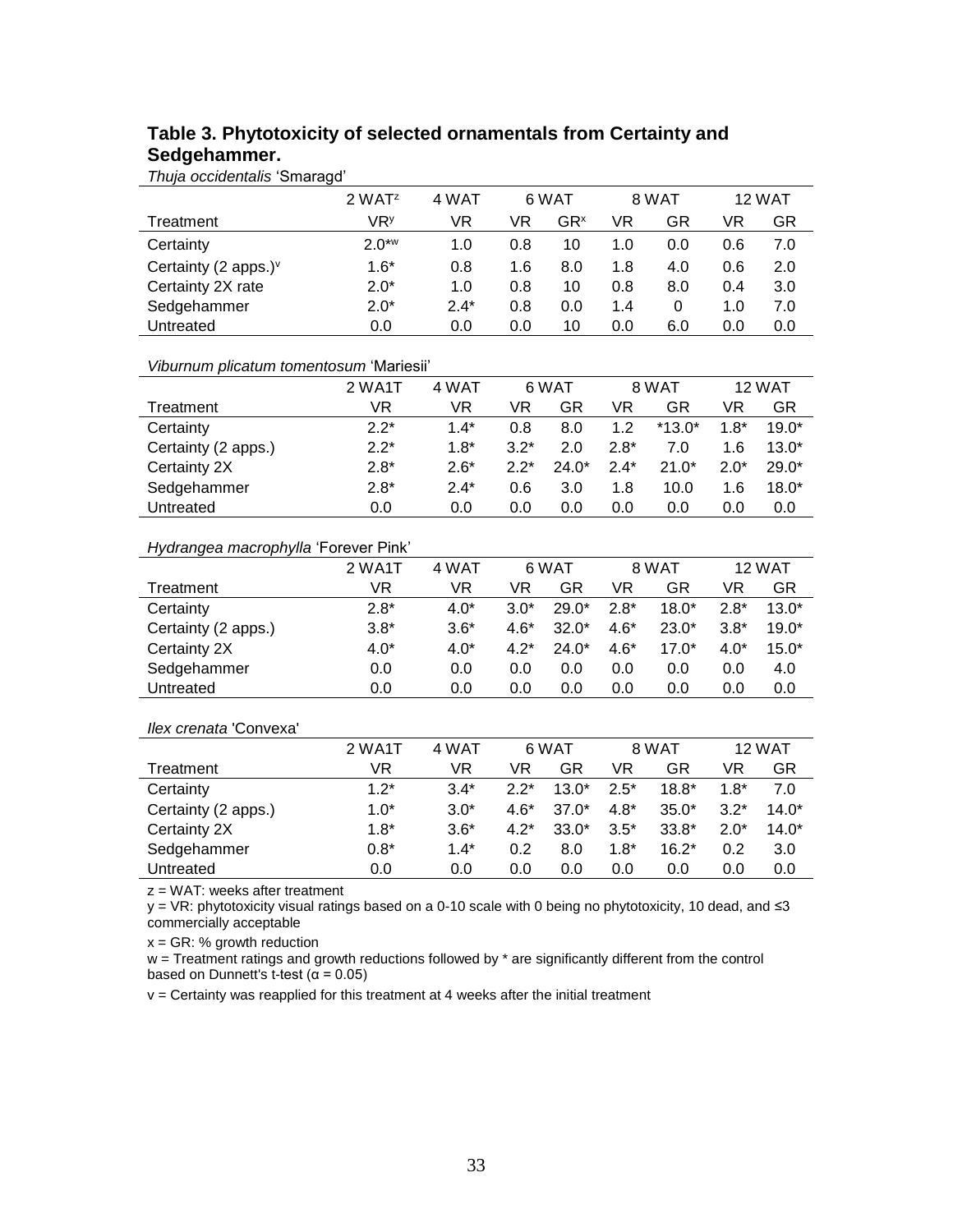## **Table 3, cont. Phytotoxicity of selected ornamentals from Certainty and Sedgehammer.**

*Hemerocallis* 'Fathers Best White'

| <u>Homorooding</u> Fathold Doot         | 2 WA1T                 | 4 WAT     |           | 6 WAT           |           | 8 WAT     | 12 WAT    |           |
|-----------------------------------------|------------------------|-----------|-----------|-----------------|-----------|-----------|-----------|-----------|
| Treatment                               | <b>VR</b>              | <b>VR</b> | <b>VR</b> | <b>GR</b>       | <b>VR</b> | <b>GR</b> | <b>VR</b> | <b>GR</b> |
| Certainty                               | 0.2                    | $2.2*$    | $4.2*$    | $34.0*$         | $4.0*$    | 28.8*     | 1.2       | $12.0*$   |
|                                         | 0.4                    | 1.6       | $6.8*$    | $62.0*$         | $7.5*$    | 68.8*     | 1.2       | $8.0*$    |
| Certainty (2 apps.)                     |                        |           |           |                 |           |           |           |           |
|                                         |                        |           |           | 68.0*           | $6.2*$    |           |           | $16.0*$   |
| Certainty 2X                            | 0.8                    | $3.4*$    | $6.8*$    |                 |           | $62.5*$   | $2.2*$    |           |
| Sedgehammer                             | 1.0                    | $3.4*$    | $4.6*$    | 42.0*           | $3.0*$    | $22.5*$   | 0.6       | 1.0       |
| Untreated                               | 0.0                    | 0.0       | 0.0       | 0.0             | 0.0       | 0.0       | 0.0       | 0.0       |
|                                         |                        |           |           |                 |           |           |           |           |
| Cornus sericea 'Cardinal'               |                        |           |           |                 |           |           |           |           |
|                                         | 2 WATZ                 | 4 WAT     |           | 6 WAT           |           | 8 WAT     |           | 12 WAT    |
| Treatment                               | <b>VR</b> <sup>y</sup> | <b>VR</b> | <b>VR</b> | GR <sup>x</sup> | <b>VR</b> | <b>GR</b> | <b>VR</b> | GR        |
| Certainty                               | $2.6***$               | $4.0*$    | $4.0*$    | $24.0*$         | $4.6*$    | $23.0*$   | $3.2*$    | $16.0*$   |
| Certainty (2 apps.) <sup>v</sup>        | $2.8*$                 | $4.2*$    | $5.2*$    | $36.0*$         | $5.6*$    | 40.0*     | $5.4*$    | $34.0*$   |
| Certainty 2X                            | $2.8*$                 | $4.4*$    | $5.0*$    | $28.0*$         | $5.4*$    | $32.0*$   | $4.0*$    | $23.0*$   |
| Sedgehammer                             | $3.6*$                 | $5.6*$    | $5.8*$    | 42.0*           | $6.6*$    | 42.0*     | $5.6*$    | $37.0*$   |
| Untreated                               | 0.0                    | 0.0       | 0.0       | 0.0             | 0.0       | 0.0       | 0.0       | 0.0       |
|                                         |                        |           |           |                 |           |           |           |           |
| Amelanchier canadensis 'Rainbow Pillar' |                        |           |           |                 |           |           |           |           |
|                                         | 2 WA1T                 | 4 WAT     |           | 6 WAT           |           | 8 WAT     |           | 12 WAT    |
| Treatment                               | <b>VR</b>              | VR.       | <b>VR</b> | <b>GR</b>       | VR        | <b>GR</b> | <b>VR</b> | GR        |
| Certainty                               | $1.8*$                 | $3.0*$    | $2.0*$    | $19.0*$         | $2.8**$   | 16.0      | 1.6       | 7.0       |
| Certainty (2 apps.)                     | $1.2*$                 | $1.8*$    | $4.2*$    | 16.0            | $4.0*$    | 11.0      | $2.8*$    | 7.0       |
| Certainty 2X                            | $2.6*$                 | $3.4*$    | $2.6*$    | $28.0*$         | $3.2*$    | $25.0*$   | $2.6*$    | $15.0*$   |
| Sedgehammer                             | $3.0*$                 | $4.0*$    | $3.6*$    | $35.0*$         | $4.2*$    | $34.0*$   | $2.0*$    | 12.0      |
| Untreated                               | 0.0                    | 0.0       | 0.0       | 0.0             | 0.0       | 0.0       | 0.0       | 0.0       |
|                                         |                        |           |           |                 |           |           |           |           |
| Buxus 'Antarctica'                      |                        |           |           |                 |           |           |           |           |
|                                         | 2 WA1T                 | 4 WAT     |           | 6 WAT           |           | 8 WAT     |           | 12 WAT    |
| Treatment                               | <b>VR</b>              | <b>VR</b> | VR        | <b>GR</b>       | <b>VR</b> | <b>GR</b> | <b>VR</b> | <b>GR</b> |
| Certainty                               | $1.8*$                 | $1.6*$    | 1.2       | 14.0            | 1.4       | 13.0      | 1.2       | 11.0      |
| Certainty (2 apps.)                     | $1.6*$                 | 1.0       | 1.2       | 9.0             | 1.8       | 8.0       | 1.0       | 8.0       |
| Certainty 2X                            | $2.6*$                 | $3.4*$    | $2.6*$    | $20.0*$         | $3.0*$    | $15.0*$   | $2.8*$    | $14.0*$   |
| Sedgehammer                             | $3.4*$                 | $4.4*$    | $2.6*$    | $20.0*$         | 2.2       | $17.0*$   | $2.4*$    | $18.0*$   |
| Untreated                               | 0.0                    | 0.0       | 0.0       | 0.0             | 0.6       | 0.0       | 0.0       | 0.0       |
|                                         |                        |           |           |                 |           |           |           |           |
| Picea abies                             |                        |           |           |                 |           |           |           |           |
|                                         | 2 WA1T                 | 4 WAT     |           | 6 WAT           |           | 8 WAT     |           | 12 WAT    |
| Treatment                               | <b>VR</b>              | <b>VR</b> | VR        | <b>GR</b>       | <b>VR</b> | <b>GR</b> | <b>VR</b> | <b>GR</b> |
| Certainty                               | 0.2                    | 0.4       | 1.2       | 12.0            | $2.0*$    | 14.0      | 2.0       | 15.0      |
| Certainty (2 apps.)                     | 0.4                    | $2.4*$    | $3.2*$    | 46.0*           | $4.6*$    | $52.0*$   | $4.4*$    | $52.0*$   |
| Certainty 2X                            | 0.0                    | 1.0       | 1.6       | 10.0            | $2.6*$    | 6.0       | 1.8       | 8.0       |
|                                         | 0.2                    | 0.6       | 1.0       | 14.0            | $2.2*$    | $19.0*$   | 1.2       | 13.0      |
| Sedgehammer<br>Untreated                | 0.0                    | 0.0       |           | 0.0             |           |           |           |           |
|                                         |                        |           | 0.0       |                 | 0.0       | 0.0       | 0.0       | 0.0       |
| $z = WAT$ : weeks after treatment       |                        |           |           |                 |           |           |           |           |

y = VR: phytotoxicity visual ratings

 $x = GR$ : % growth reduction

 $w =$  Treatment ratings and growth reductions followed by  $*$  are significantly different from the control based on Dunnett's t-test ( $\alpha$  = 0.05)

 $v =$  Certainty was reapplied for this treatment at 4 weeks after the initial treatment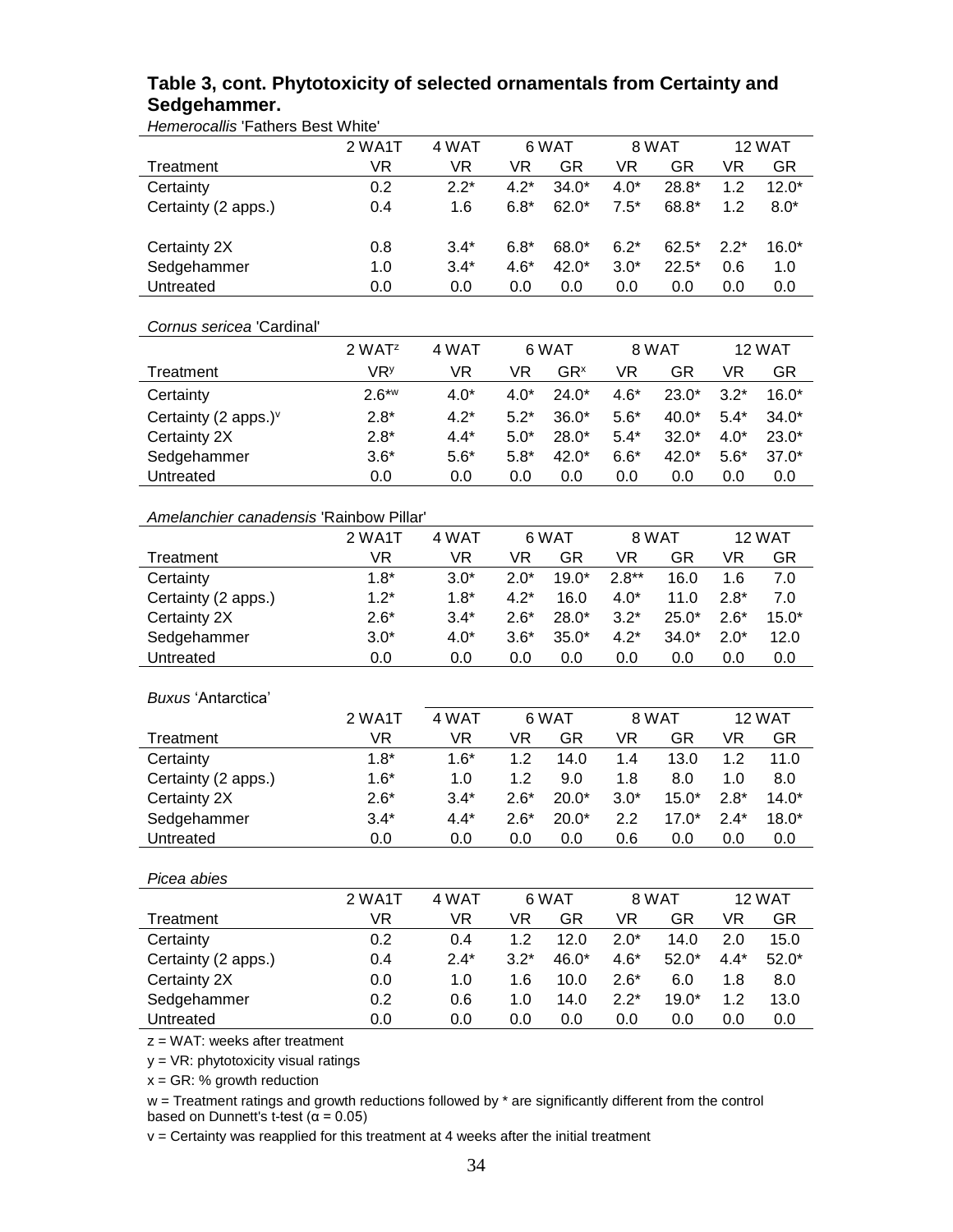| Thuja occidentalis 'Smaragd'  |                     |        |        |        |        |        |        |  |  |
|-------------------------------|---------------------|--------|--------|--------|--------|--------|--------|--|--|
| Treatment                     | 1 WAT <sup>z</sup>  | 2 WAT  | 4 WAT  | 6 WAT  | 1 WA2T | 2 WA2T | 4 WA2T |  |  |
| Freehand 1X                   | $0.5$ <sup>yx</sup> | 0.5    | 1.2    | 0.2    | 1.2    | 0.5    | 0.5    |  |  |
| Freehand 3X                   | 0.5                 | 0.2    | 1.2    | 1.0    | 1.0    | 1.2    | 0.5    |  |  |
| Untreated                     | 0.0                 | 0.0    | 0.0    | 0.0    | 0.0    | 0.0    | 0.0    |  |  |
|                               |                     |        |        |        |        |        |        |  |  |
| Gleditsia triacanthos         |                     |        |        |        |        |        |        |  |  |
| Treatment                     | 1 WAT               | 2 WAT  | 4 WAT  | 6 WAT  | 1 WA2T | 2 WA2T | 4 WA2T |  |  |
| Freehand 1X                   | $1.0*$              | $0.8*$ | 0.8    | 0.5    | 0.0    | 0.0    | 0.0    |  |  |
| Freehand 3X                   | $1.5*$              | $1.0*$ | 0.8    | 1.8    | 0.8    | 0.8    | 1.2    |  |  |
| Untreated                     | 0.0                 | 0.0    | 0.0    | 0.0    | 0.0    | 1.0    | 1.8    |  |  |
|                               |                     |        |        |        |        |        |        |  |  |
| Portulaca 'Hot-shot Rose'     |                     |        |        |        |        |        |        |  |  |
| Treatment                     | 1 WAT               | 2 WAT  | 4 WAT  | 6 WAT  | 1 WA2T | 2 WA2T | 4 WA2T |  |  |
| Freehand 1X                   | 0.0                 | $1.2*$ | 0.8    | 0.2    | 0.8    | $1.2*$ | 1.0    |  |  |
| Freehand 3X                   | 0.8                 | $3.0*$ | $2.8*$ | $1.5*$ | $2.0*$ | $2.5*$ | $1.8*$ |  |  |
| Untreated                     | 0.0                 | 0.0    | 0.0    | 0.0    | 0.0    | 0.0    | 0.0    |  |  |
|                               |                     |        |        |        |        |        |        |  |  |
| Pentas 'Kaleidoscope Pink'    |                     |        |        |        |        |        |        |  |  |
| Treatment                     | 1 WAT               | 2 WAT  | 4 WAT  | 6 WAT  | 1 WA2T | 2 WA2T | 4 WA2T |  |  |
| Freehand 1X                   | 0.0                 | 0.0    | $2.2*$ | $3.5*$ | $3.8*$ | $4.0*$ | $3.8*$ |  |  |
| Freehand 3X                   | 0.2                 | 0.0    | $3.2*$ | $4.2*$ | $4.2*$ | $5.5*$ | $5.2*$ |  |  |
| Untreated                     | 0.0                 | 0.0    | 0.0    | 0.0    | 0.0    | 0.0    | 0.0    |  |  |
|                               |                     |        |        |        |        |        |        |  |  |
| Quercus rubra                 |                     |        |        |        |        |        |        |  |  |
| Treatment                     | 1 WAT               | 2 WAT  | 4 WAT  | 6 WAT  | 1 WA2T | 2 WA2T | 4 WA2T |  |  |
| Freehand 1X                   | 0.4                 | 0.8    | 0.9    | 1.3    | 1.5    | 1.9    | $2.7*$ |  |  |
| Freehand 3X                   | 1.5                 | 0.8    | 1.0    | 0.7    | 1.3    | 1.4    | $2.6*$ |  |  |
| Untreated                     | 0.0                 | 0.0    | 0.0    | 0.2    | 0.0    | 0.0    | 0.0    |  |  |
| Syringa xtribrida 'Lark Song' |                     |        |        |        |        |        |        |  |  |
| Treatment                     | 1 WAT               | 2 WAT  | 4 WAT  | 6 WAT  | 1 WA2T | 2 WA2T | 4 WA2T |  |  |
| Freehand 1X                   | 0.5                 | 0.4    | 0.2    | 0.8    | 0.2    | 0.0    | 0.4    |  |  |
| Freehand 3X                   | 0.4                 | 0.0    | 0.2    | 0.5    | 0.8    | 0.8    | 1.4    |  |  |
| Untreated                     | 0.0                 | 0.0    | 0.0    | 0.0    | 0.0    | 0.0    | 0.0    |  |  |
|                               |                     |        |        |        |        |        |        |  |  |
| Acer rubrum 'Sun valley'      |                     |        |        |        |        |        |        |  |  |
| Treatment                     | 1 WAT               | 2 WAT  | 4 WAT  | 6 WAT  | 1 WA2T | 2 WA2T | 4 WA2T |  |  |
| Freehand 1X                   | 0.2                 | 0.4    | 0.5    | 0.8    | 0.7    | 0.8    | 1.2    |  |  |
| Freehand 3X                   | 0.6                 | 0.4    | 0.5    | 0.8    | 1.2    | 0.8    | 0.4    |  |  |
| Untreated                     | 0.0                 | 0.0    | 0.7    | 1.0    | 1.1    | 1.2    | 1.2    |  |  |
|                               |                     |        |        |        |        |        |        |  |  |

# **Table 4. Phytotoxicity visual ratings of selected containerized ornamentals to Freehand.**

z = WAT: weeks after first treatment, WA2T: weeks after second treatment

y = visual ratings based on a 0-10 scale with 0 being no phytotoxicity, 10 dead and ≤3 commercially acceptable

 $x =$  Visual ratings marked with  $*$  are significantly different from the control based on Dunnett's ttest ( $\alpha$  = 0.05)